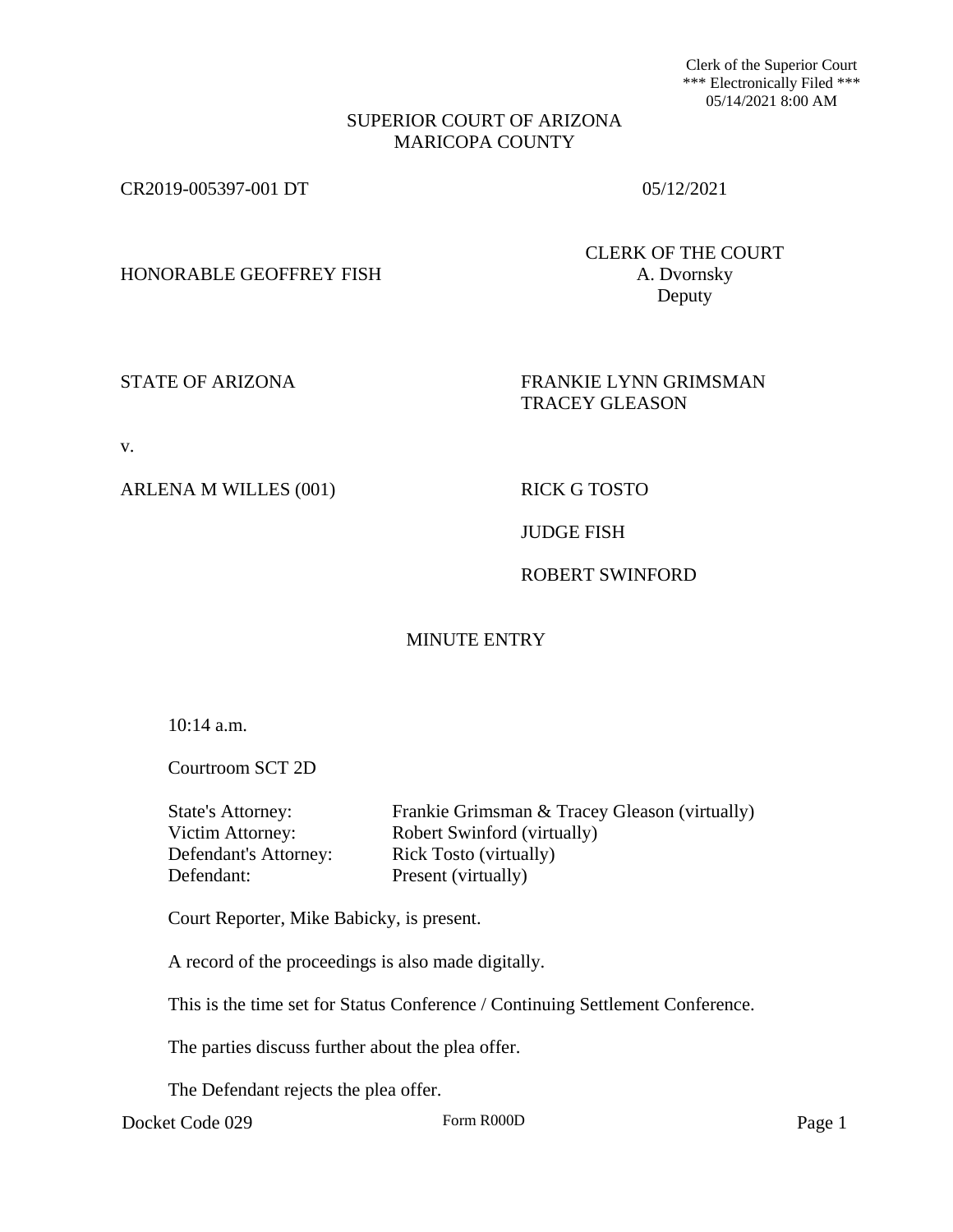### SUPERIOR COURT OF ARIZONA MARICOPA COUNTY

#### CR2019-005397-001 DT 05/12/2021

IT IS ORDERED affirming Trial on 05/24/2021 at 9:15 a.m. before this division.

IT IS FURTHER ORDERED confirming prior orders that the parties to contact the division on 05/21/2021 to confirm there are no Covid issues.

IT IS FURTHER ORDERED affirming prior release orders.

LAST DAY: 06/30/2021

Defendant is directed to appear at all scheduled court hearings and advised of the potential consequences should he/she fail to appear.

10:28 a.m. Matter concludes.

The Arizona Constitution requires the Arizona Commission on Judicial Performance Review to conduct performance evaluations of superior court judges. The Commission is asking for your help to evaluate Maricopa County Superior Court judges currently undergoing performance review. After your hearing, if the judge you are in front of is undergoing review, a survey will be emailed to you and you can take the survey online. The survey is conducted by the Docking Institute of Public Affairs at Fort Hays State University and is anonymous and confidential. Your participation in the review process is important! More information on Judicial Performance Review can be found at [www.azjudges.info.](http://www.azjudges.info/)

La Constitución de Arizona exige que la Comisión de la Evaluación del Desempeño Judicial realice evaluaciones de desempeño de los jueces de los tribunales superiores. La comisión pide su ayuda para evaluar a los jueces del Tribunal Superior del Condado de Maricopa a quienes actualmente se les está evaluando su desempeño. Después de su audiencia, si el juez ante el cual comparece está sometido a una evaluación se le enviará por correo electrónico una encuesta que usted podrá tomar por Internet. La encuesta es realizada por el Docking Institute of Public Affairs de la Fort Hays State University y se mantiene anónima y confidencial. ¡Su participación en el proceso de la evaluación es importante! Para obtener más información sobre la evaluación del desempeño judicial, diríjase a [www.azjudges.info.](http://www.azjudges.info/)

FOR ALL IN-PERSON APPEARANCES. Due to the spread of COVID-19, the Arizona Supreme Court Administrative Order 2020-197 and Superior Court Administrative Order 2021- 013 requires all individuals entering a court facility to wear a face mask at all times they are in the

Docket Code 029 Form R000D Form R000D Page 2